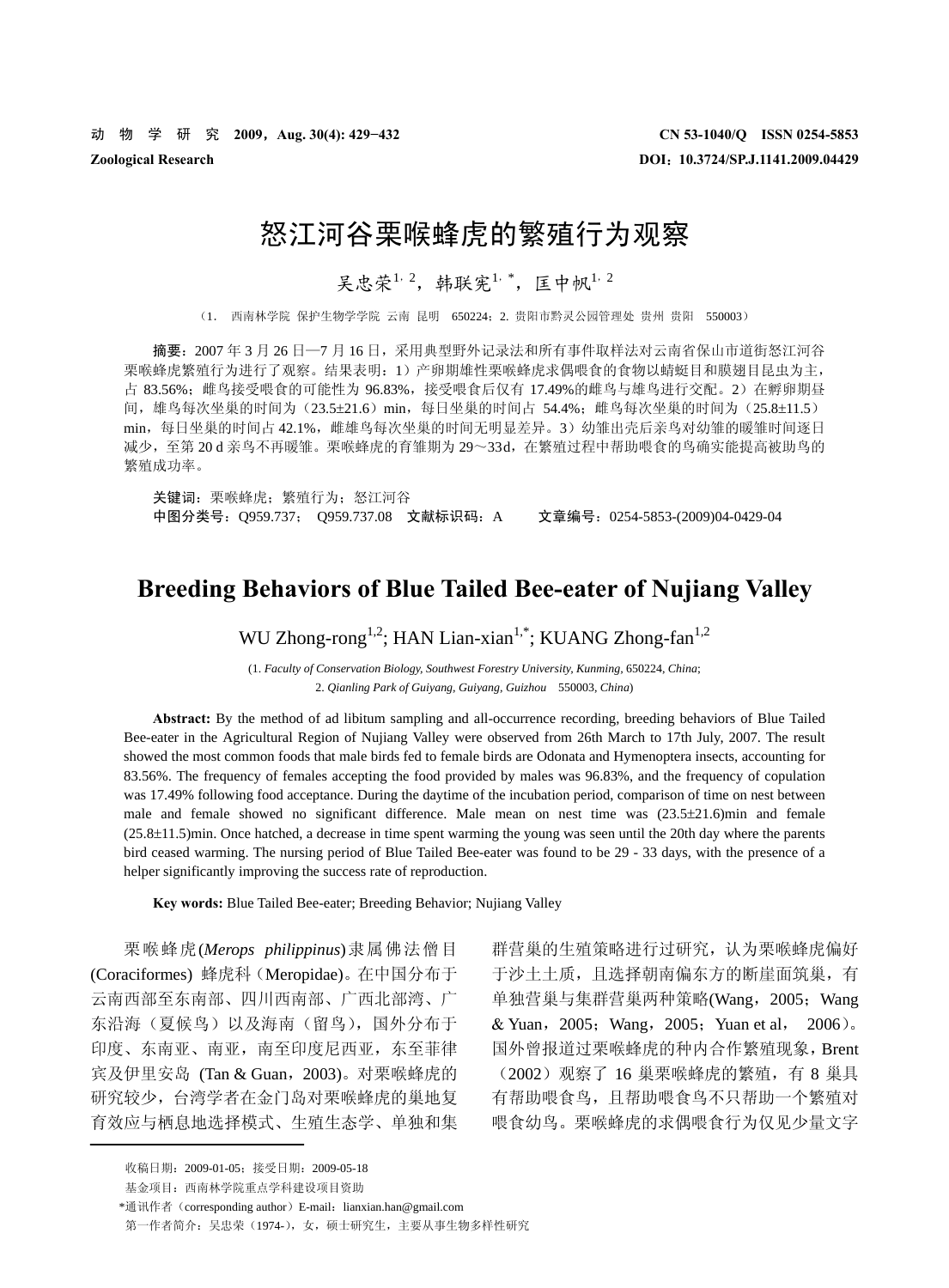描述,而栗喉蜂虎的孵化行为和育雏行为等未见报 道。笔者 2007 年春夏季在云南省保山市道街对栗 喉蜂虎的繁殖行为进行了系统观察,现将其结果报 道如下。

#### **1** 研究地概况和方法

# **1.1** 研究地自然概况

云南保山市怒江河谷属印度洋西南季风区,干 湿季明显。海拔 670~1300m;地处北纬 24°59′~ 25°01′,东经 98°53′~98°57′。年太阳总辐 射 579.70㎏/cm<sup>2</sup>。年均温 21.5℃,最冷月均温 13.9 ℃,最热月均温 26.4℃,极端最低温 0.2℃,极端 最高温 40.4℃,≥10℃积温 7 800℃。年降雨量 751.4 mm; 雨季(5月-10月)降水量 618.6 mm, 占年 降水量的 82%;旱季(11 月—4 月)降水量 132.8mm, 仅占年降水量的 18%;年均干燥度 1.9。土壤以燥 红壤为主(Cao,1993)。种植的农作物主要有玉米 (*Sedum dbum*)、大豆(*Leguminosea* sp.)、番茄 (*Lycopersicum esculentum*)等,经济果树林主要有 龙眼( *Dimocarpus longan* )、 香 蕉 ( *Musa sappientum*)、荔枝(*Litchinenswas sonn*)、咖啡 (*Coffea congenswas Froehn*)等。研究区域位于保 山坝湾镇道街村东岸沿江农耕区。

### **1.2** 研究方法

1.2.1 观察时间 选择栗喉蜂虎始迁入繁殖地至 幼鸟出巢期间进行观察,时间为 2007 年 3 月 26 日 —7 月 16 日。 其中 3 月 26 日—4 月 14 日为预观 察,4 月 15 日—7 月 16 日为正式观察,去除天气 恶劣不能工作的时间,有效工作日 102 d。

1.2.2 营巢点确定和观察方法 栗喉蜂虎在道街 怒江东岸农耕区有 6 个集群营巢点。新田洼子营巢 点为一个不能耕作的"Y"字型冲沟,东南西北四 个方向裸露断崖面均有栗喉蜂虎筑巢,加上该点栗 喉蜂虎的集群数量较大,故选择在此营巢点进行繁 殖习性的观察。在营巢地附近搭建隐蔽棚,借助奥 林巴斯 10×42 双筒望远镜进行观察。

1.2.3 观察鸟标记 栗喉蜂虎雌雄鸟外形相近, 雌 雄难辨。在正式观察前用鸟网捕捉栗喉蜂虎,使用 章华染发剂对栗喉蜂虎不同部位染色,并用不同颜 色棉质线对其飞羽进行标记;性别通过标记后的行 为确定。共捕捉并标记栗喉蜂虎 24 只, 其中雄鸟 11 只,雌鸟 13 只。有 4 个繁殖巢的雌雄鸟均被标 记,共计标记到 20 个繁殖巢的成鸟。

1.2.4 繁殖行为期的划分 根据各行为发生的不 同时间,将栗喉蜂虎的繁殖期分为巢址选择期、产 卵期、孵化期、育雏期(各行为时期定义见表 1)。繁 殖行为期的划分以所标记的栗喉蜂虎繁殖个体 60%以上发生的行为为标准,例如:所标记的栗喉 蜂虎繁殖个体经常表现出求偶喂食行为,则定为产 卵期;产卵期后若 60%以上标记个体进入巢洞孵 卵,则划为孵化期,以此类推。在各行为期观察繁 殖行为,产卵期观察栗喉蜂虎的求偶喂食行为。

表 **1** 栗喉蜂虎的繁殖行为时期定义 **Tab. 1 Description of breeding Period of Blue Tailed Bee-eater** 

| 繁殖期 Breeding period            | 行为特征 Characteristics of behavior       |  |  |  |
|--------------------------------|----------------------------------------|--|--|--|
| 巢址选择期                          | 繁殖鸟停留于垂直裸露断崖面营巢地, 常用喙啄土或用爪扒土。          |  |  |  |
| Nesting sites selection period |                                        |  |  |  |
| 产卵期 Laying period              | 雄鸟携带食物到营巢地, 雌鸟从巢洞飞出, 雄鸟将处理或未处理的食物递予雌鸟, |  |  |  |
|                                | 雌鸟接受喂食; 接受喂食后常有交配行为的发生, 雌鸟飞回巢洞。        |  |  |  |
| 孵化期 Incubation period          | 雌雄鸟不携带食物轮流讲入巢洞孵卵。                      |  |  |  |
| 育雏期 Nursing period             | 雌雄鸟及帮助喂食鸟携带食物进入巢洞喂食幼鸟,并在洞内对幼雏进行保暖。     |  |  |  |

1.2.5 行为取样方法 采用典型野外记录法,于 2007 年 5 月 16—23 日观察记录产卵期栗喉蜂虎的 求偶喂食行为, 记录求偶喂食的食物大类、喂食频 次,雌鸟是否接受喂食以及喂食后是否会有交配行 为。用所有事件取样法(Xu & Zhang, 1998), 于 2007 年 5 月 24 日—6 月 13 日的 7:00—19:00,观察 雌雄鸟昼间孵卵时间。于 2007 年 6 月 14 日—7 月 16 日,用所有事件取样法观察记录育雏期栗喉蜂虎 的暖雏时间以及喂食幼雏的频率。

1.2.6 数据处理方法 收集的数据用 Excel 2003 处 理,栗喉蜂虎繁殖对雌雄鸟昼间孵卵时间的差异用 SPASS 软件进行单因素方差分析。

# **2** 结 果

#### **2.1** 繁殖行为期

栗喉蜂虎的繁殖行为时期时间划分见表 2。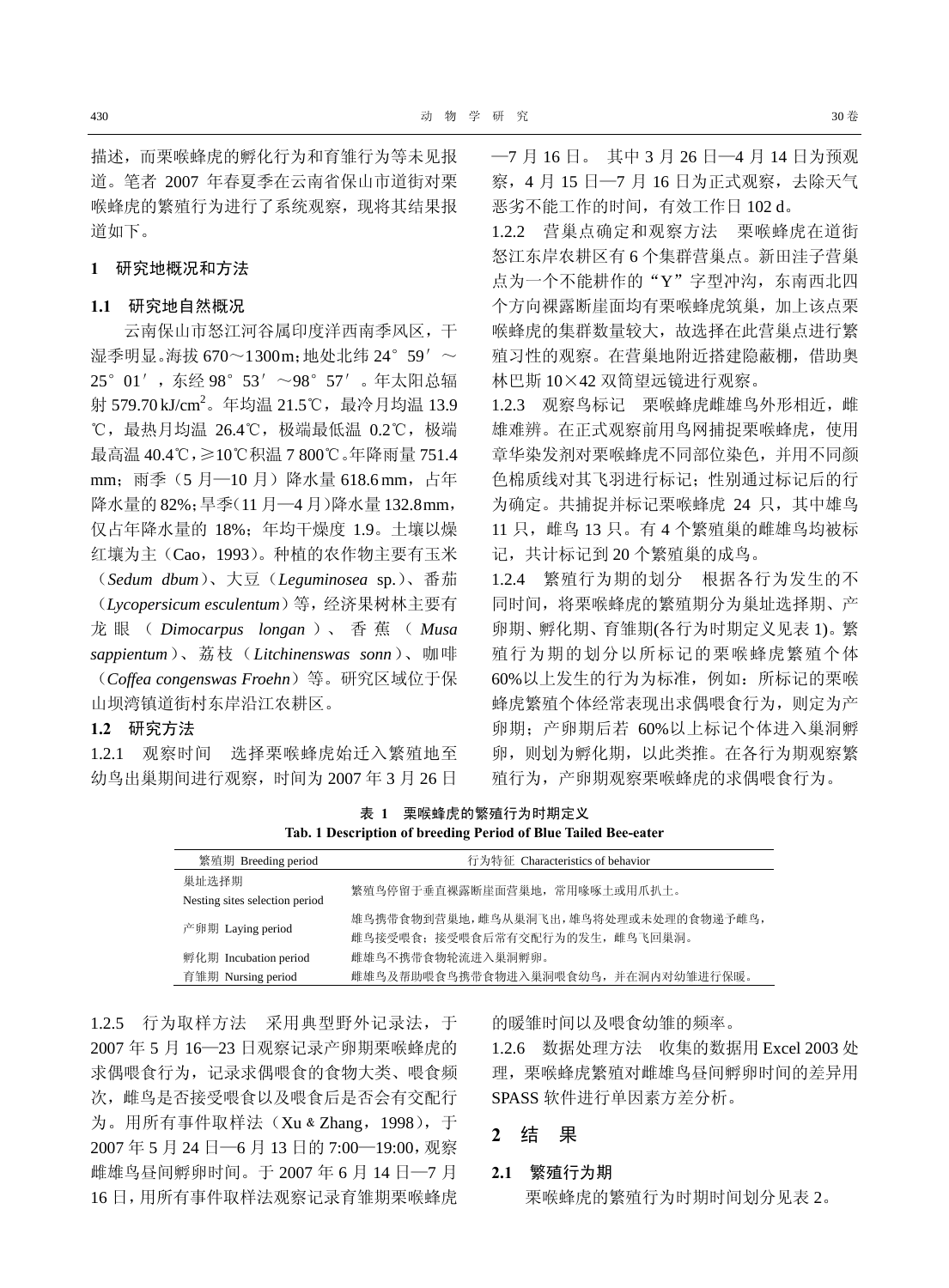# **2.2** 栗喉蜂虎的求偶喂食行为

野外观察到栗喉蜂虎的求偶喂食行为共计 189 次,结果如表 3 所示。

# **2.3** 亲鸟昼间孵卵坐巢时间

对孵卵期昼间 4 个繁殖对的亲鸟共 12 647 min 的坐巢时间进行观察,结果表明: 雄鸟每次坐巢时 间为(23.5±21.6)min(*n*=276),每日坐巢时间占 54.4% ; 雌 鸟每次坐巢时间为( 25.8±11.5 ) min(*n*=191),每日坐巢时间占 42.1%;轮流坐巢时, 雌雄鸟均不在巢内的时间为(3.4±2.7)min,占 2.3%; 雌雄亲鸟同在巢内的时间为(1.5±0.3)min,占 1.2%。 雌雄鸟昼间坐巢时间无显著差异(*P*=0.685>0.05, 单因素方差分析检验)。

**2.4** 亲鸟暖雏时间比率

表 **2** 栗喉蜂虎繁殖行为时期的划分 **Tab. 2 Division of breeding period of Blue Tailed Bee-eater** 

| 繁殖行为期 Breeding period                | 时间划分 Date      |
|--------------------------------------|----------------|
| 巢址选择期 Nesting sites selection period | 4月15日 -- 5月19日 |
| 产卵期 Laying period                    | 5月11日 -- 5月23日 |
| 孵化期 Incubation period                | 5月16日 - 6月21日  |
| 育雏期 Nursing period                   | 6月5日 - 7月20日   |
|                                      |                |

|                                                                                            | 表 3 栗喉蜂虎求偶喂食行为的食物组成、接受喂食及交配频率 |  |  |  |  |  |
|--------------------------------------------------------------------------------------------|-------------------------------|--|--|--|--|--|
| Tab. 3 Food composition of courtship feeding and mating frequency of Blue Tailed Bee-eater |                               |  |  |  |  |  |

|                  | 食物种类 Food composition |             |             |          | 接受喂食           |                   |
|------------------|-----------------------|-------------|-------------|----------|----------------|-------------------|
|                  | 蜻蜓目                   | 鳞翅目         | 膜翅目         | 其他 Other | Accepting food | 接受喂食后交配<br>Mating |
|                  | Odonata               | Lepidoptera | Hymenoptera |          |                |                   |
| 次数 Times         | 119                   | 14          | 39          |          | 183            | 32                |
| 频率 Frequency (%) | 62.96                 | 7.41        | 20.6        | 8.99     | 96.83          | 17.49             |

对 4 个繁殖对的雌雄鸟共计进行了 11 091 min 的观察,亲鸟对幼雏的暖雏时间比率见图 1。栗喉 蜂虎幼雏出壳当日,亲鸟的暖雏时间比率为 93.1%; 第 14 天, 暖雏时间比率为 9.0%; 至第 20 d, 暖雏 时间比率为 3.1%。

#### **2.5** 栗喉蜂虎给幼雏的喂食次数

对有 4 只幼雏的 7 个繁殖对的栗喉蜂虎进行了 26d 的观察,共观察到 2 005 次对幼雏的喂食行为, 其中帮助喂食鸟喂食 373 次。栗喉蜂虎幼雏出壳当 日共喂食 52.1 次, 第 17d 为 172.3 次, 第 23d 喂食 164.6 次, 第 33d 喂食 6.5 次 (图 2)。





图 2 栗喉蜂虎对幼雏的喂食次数 Fig. 2 The feeding frequency of Blue Tailed Bee-eater

# **3** 讨 论

### **3.1** 栗喉蜂虎雄鸟求偶喂食行为

栗喉蜂虎的求偶喂食行为表现为雄鸟对雌鸟 的喂食以及雌鸟向雄鸟乞食的行为,雌鸟接受食物 后可能会发生交配行为。产卵期雄鸟喂给雌鸟的食 物主要以蜻蜓目和膜翅目昆虫为主,两者共占喂食 次数的 83.56%。雄鸟喂给雌鸟食物, 雌鸟虽有 96.83%的可能接受喂食,但接受喂食后仅有 17.49% 的雌鸟与雄鸟交配(表 3)。此结果与台湾国立中学 许永面的观察有较大差异。他在金门观察发现栗喉 蜂虎雌鸟一旦接受食物,则立即与雄鸟进行交配 (Xu et al,1990)。怒江河谷栗喉蜂虎雌鸟接受食 物后与雄鸟发生交配行为频率较低的原因,可能因